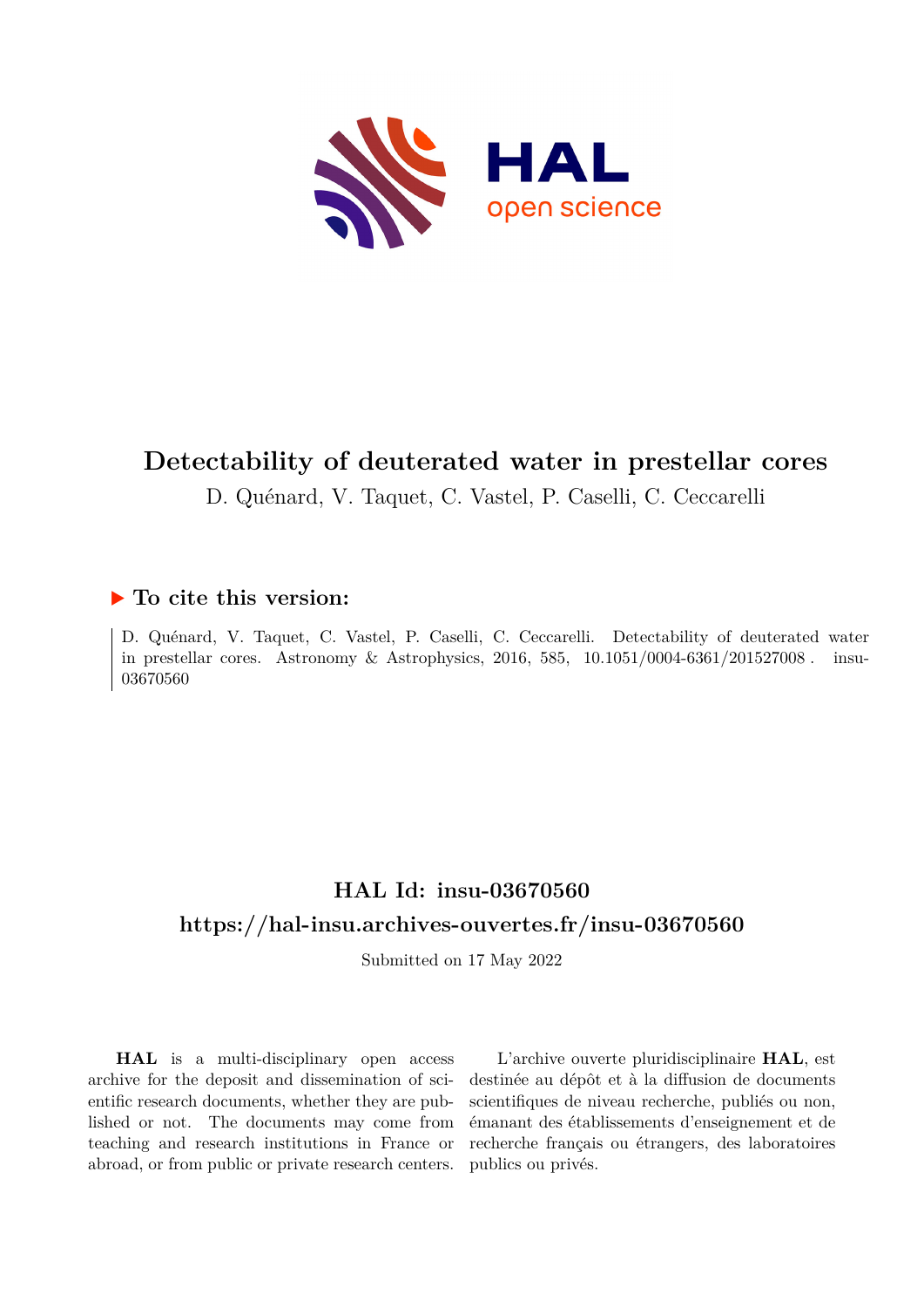# Detectability of deuterated water in prestellar cores<sup>\*</sup>

D. Quénard<sup>1,2</sup>, V. Taquet<sup>3</sup>, C. Vastel<sup>1,2</sup>, P. Caselli<sup>4</sup>, and C. Ceccarelli<sup>5,6</sup>

<sup>1</sup> Université de Toulouse, UPS-OMP, IRAP, 31028 Toulouse Cedex 4, France

<sup>2</sup> CNRS, IRAP, 9 Av. colonel Roche, BP 44346, 31028 Toulouse Cedex 4, France<br><sup>3</sup> Leiden Observatory, Leiden University, PO Box 9513, 2300 RA Leiden, The Netherlands<br><sup>4</sup> Max-Planck Institute for Extraterrestrial Physics, G

<sup>6</sup> CNRS, IPAG, 38000 Grenoble, France

Received 20 July 2015 / Accepted 23 October 2015

#### **ABSTRACT**

Context. Water is an important molecule in the chemical and thermal balance of dense molecular gas, but knowing its history throughout the various stages of the star formation is a fundamental problem. Its molecular deuteration provides us with a crucial clue to its formation history. H2O has recently been detected for the first time towards the prestellar core L1544 with the *Herschel* Space Observatory with a high spectral resolution (HIFI instrument).

Aims. Prestellar cores provide the original reservoir of material from which future planetary systems are built, but few observational constraints exist on the formation of water and none on its deuteration before the collapse starts and a protostar forms at the centre. We report on new APEX observations of the ground state  $1_{0.1}$ –0<sub>00</sub> HDO transition at 464 GHz towards the prestellar core L1544. The line is undetected, and we present an extensive study of the conditions for its detectability in cold and dense cloud cores.

Methods. The water and deuterated water abundances have been estimated using an advanced chemical model simplified for the limited number of reactions or processes that are active in cold regions (<15 K). In this model, water is removed from the gas phase by freezing onto dust grains and by photodissociation. We use the LIME radiative transfer code to compute the expected intensity and profile of both  $H_2O$  and HDO lines and compare them with the observations.

Results. The predicted  $H_2O$  line intensity of the LIME model using an abundance and structure profile, coupled with their dust opacity, is over-estimated by a factor of ∼3.5 compared to the observations. We present several ad hoc profiles that best-fit the observations and compare the profiles with results from an astrochemical modelling, coupling gas phase and grain surface chemistry. The water deuteration weakly depends on the external visual extinction, the external ISRF, and contraction timescale. The [HDO]/[H2O] and [D2O]/[H2O] abundance ratios tend to increase towards the centre of the core up to 25% and ∼8%, respectively.

Conclusions. Our comparison between observations, radiative transfer, and chemical modelling shows the limits of detectability for singly deuterated water, through the ground-state transitions  $1_{0,1}-0_{0,0}$  and  $1_{1,1}-0_{0,0}$  at 464.9 and 893.6 GHz, respectively, with both single-dish telescope and interferometric observations. This study also highlights the need of a detailed benchmark amongst different radiative transfer codes for this particular problem of water in prestellar cores.

**Key words.** ISM: abundances – astrochemistry – line: identification – ISM: molecules – ISM: individual objects: L1544

# **1. Introduction**

Water is an important molecule not only on Earth but also in space. Indeed, since it is formed by the two most abundant elements in the Universe that bind in molecules, water governs the chemical composition and the thermal balance of the interstellar dense molecular gas. This is also the gas from which stars are formed, so that water influences the whole star formation process at various levels in the different phases (e.g. Caselli & Ceccarelli 2012). In molecular clouds, iced water is present in large quantities, up to half the oxygen elemental abundance, and is synthesised on the interstellar grains (e.g. Boogert et al. 2015). In the denser regions inside the molecular clouds, which are the prestellar cores that will eventually form stars, water is still mostly iced (Caselli et al. 2012). The same water, formed in those first two stages, is then found in the gas phase where the dust is warm enough  $(\geq 100 \text{ K})$  in the hot cores, hot corinos, and

protostellar molecular shocks (e.g. van Dishoeck et al. 2014). It is then again iced and gaseous in the different warm and cold, respectively, zones of the protoplanetary disks, where planets form (e.g. Carr & Najita 2008; Podio et al. 2013). Finally, water is the major component of the volatiles in comets (e.g. Bockelée-Morvan et al. 2014).

In summary, we see water throughout all the stages of the solar-type star forming process up to the leftovers of this process, represented by comets and meteorites. Nevertheless, we do not fully know its whole history: how it evolves from molecular clouds to comet ices and, perhaps, to terrestrial oceans. A crucial aspect in reconstructing the water history is provided by its deuteration by water molecules with one or two deuterium atoms. This is because molecular deuteration is very sensitive to the moment the molecule is formed, the temperature, and also the environment. And since water changes continuously from ice to vapour, it keeps memory of most, if not all, its past formation history (e.g. Ceccarelli et al. 2014). So far, the water deuteration has been measured in only a handful of objects, all of them warm: hot cores, hot corinos, and protostellar molecular

<sup>-</sup> Molecular line data (FITS cube) are only available at the CDS via anonymous ftp to [cdsarc.u-strasbg.fr](http://cdsarc.u-strasbg.fr) ([130.79.128.5](ftp://130.79.128.5)) or via <http://cdsarc.u-strasbg.fr/viz-bin/qcat?J/A+A/585/A36>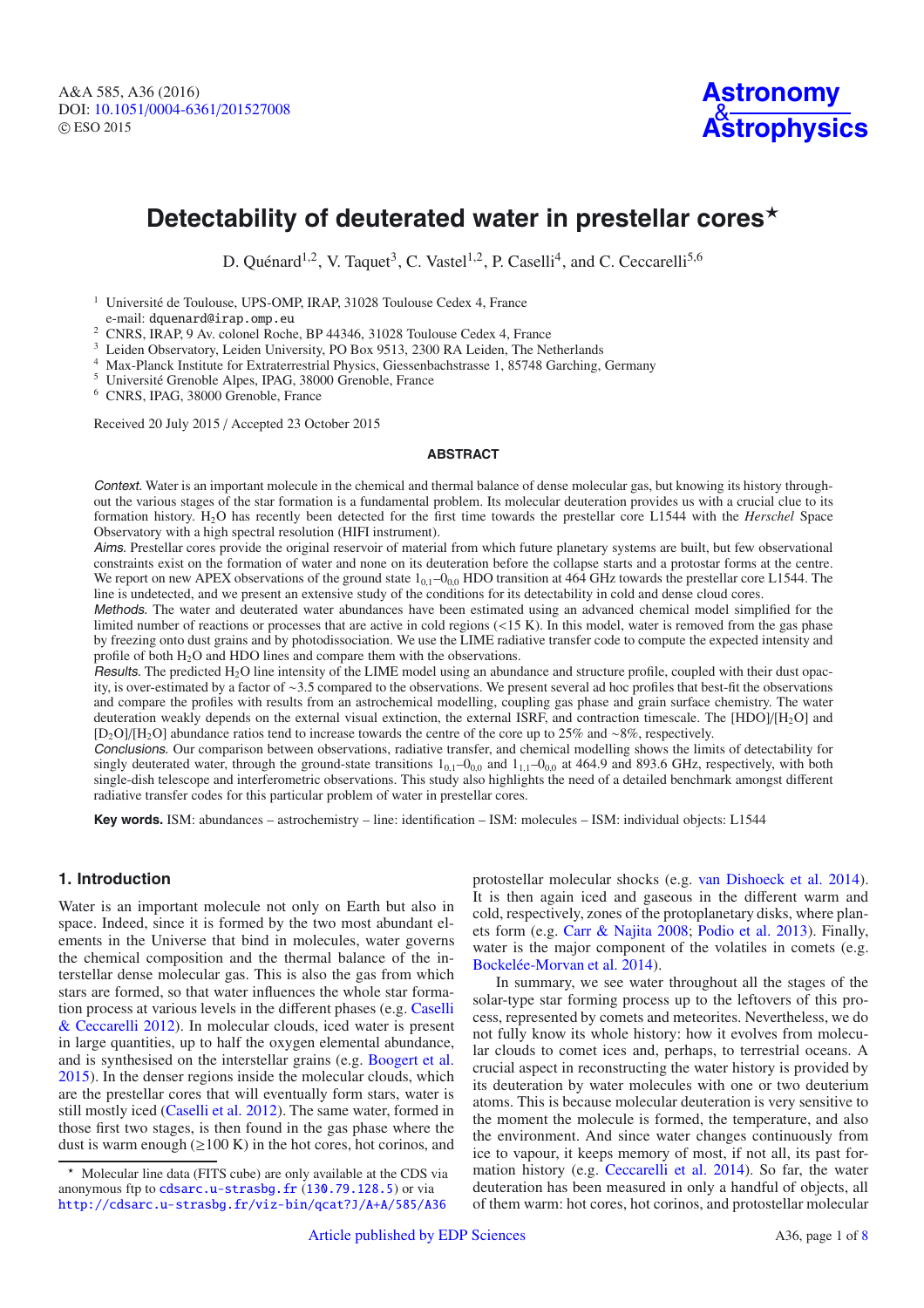shocks (e.g. Coutens et al. 2012, 2013, 2014; Taquet et al. 2013b; Persson et al. 2014). In cold molecular clouds, only the upper limits of the iced deuterated water exist (Dartois et al. 2003; Parise et al. 2003; Aikawa et al. 2012). In prestellar cores, no attempt to measure the deuterated water has been published so far.

This article presents the first upper limit on  $HDO/H<sub>2</sub>O$  in a prestellar core, L1544 (Sect. 2), by combining *Herschel* observations (Caselli et al. 2012) with new observations obtained at the APEX telescope (Sect. 3). We also report a radiative transfer and chemical study of the ortho-H2O and HDO fundamental lines in L1544 (Sects. 4 and 5, respectively), and show that the two HDO fundamental lines at 464 and 893 GHz lines are not observable with the present facilities. A final section (Sect. 6) summarises the results.

# **2. The prestellar core L1544**

L1544 is a prototypical starless core in the Taurus molecular cloud complex (*d* ∼ 140 pc) on the verge of gravitational collapse (Caselli et al. 2002a and references within). It is characterised by high density in its centre (peak density of  $2 \times$  $10^7$  cm<sup>-3</sup>; Keto & Caselli 2010), low temperature (∼7 K; Crapsi et al. 2007), and high CO depletion in its centre, accompanied by a high degree of molecular deuteration (Caselli et al. 2003; Crapsi et al. 2005; Vastel et al. 2006).

Its physical and dynamical structure has recently been reconstructed by Caselli et al. (2012) and Keto et al. (2014) using the numerous existing observations towards L1544. Among them, the recent detection of water vapour by the *Herschel* Space Observatory is spectacular because it represents the very first water detection in a prestellar core (Caselli et al. 2010, 2012). The first of these two *Herschel* observations was made with the wide-band spectrometer (WBS) with a spectral resolution of 1.1 MHz, and water vapour was detected in absorption against the weak dust continuum radiation (∼10 mK) in the cloud. Follow-up observations using the High Resolution Spectrometer (HRS) confirmed the absorption and even detected an inverse P-Cygni emission line profile, too narrow to be seen by the WBS, which was predicted by theoretical modelling (Caselli et al. 2010).

This detection provided crucial information for reconstructing the physical and chemical structure of L1544. Indeed, this inverse P-Cygni profile, which is characteristic of gravitational contraction, confirmed that L1544 is on the verge of collapsing. Based on the line shape, Caselli et al. (2012) predict that water is largely frozen into the grain mantles in the interior  $(\leq 4000 \text{ au})$ of the L1544 core, where the gaseous  $H_2O$  abundance (with respect to H<sub>2</sub>) is <10<sup>-9</sup>. This level of water vapour is believed to be caused by non-thermal desorption processes such as (a) the photo-desorption of water molecules from the icy mantles by the far UV photons created locally by the interaction of cosmic rays with  $H_2$  molecules and the far UV starlight; and (b) the exothermicity of the grain surface chemical reactions that releases the products (e.g. H<sub>2</sub>O and HDO) in the gas phase (Vasyunin & Herbst 2013; Wakelam et al. 2014). Farther away from the centre (∼10<sup>4</sup> AU), where the density is low enough (≤10<sup>4</sup> cm<sup>-3</sup>) for the photo-desorption rate not to be overcome by the freezeout rate, the gaseous H<sub>2</sub>O abundance reaches ~1 × 10<sup>-7</sup>, in agreement with predictions from comprehensive chemical models (Hollenbach et al. 2009).

### **3. Observations**

We observed the HDO fundamental transition  $1_{0,1}$ – $0_{0,0}$  on April 16, 17, 28, 29, and 30, 2013 and November 2 and 3, 2013

towards L1544 ( $\alpha_{2000} = 05^{\text{h}}04^{\text{m}}17.21^{\text{s}}$ ,  $\delta_{2000} = 25^{\circ}10'42.8''$ ) using the heterodyne instrument (APEX-3) of the APEX observatory. The frequency was centered at 464.92452 GHz to reach the  $1<sub>01</sub>$ – $0<sub>00</sub>$  ground-state HDO transition, and the RPG eXtended bandwidth Fast Fourier Transform Spectrometer (XFFTS) backend was used to obtain the highest frequency resolution needed for a comparison with the  $H_2O$  profile. To be consistent with the H2O *Herschel*/HIFI observations, we mapped the HDO transition within the *Herschel*/HIFI 40" beam and reached an rms of 50 mK in about 0.1 km s<sup>-1</sup> velocity bin, averaging all positions in order to compare both observations. Weather conditions were excellent between 0.2 and 0.7 mm of precipitable water vapour with system temperatures less than 1000 K. Line intensities are expressed in units of main-beam brightness temperature with a main beam efficiency of  $60\%$ <sup>1</sup>. The ortho-H<sub>2</sub>O (1<sub>10</sub>–1<sub>01</sub>) line observation was taken from Caselli et al. (2012) and was observed with *Herschel*/HIFI. The dust continuum emission flux at 557 GHz is  $10.2 \pm 0.2$  mK and the rms noise level is 3.8 mK in the spectrum.

# **4. H2O modelling**

#### 4.1. LIME radiative transfer model

We ran several radiative transfer modellings of the water emission using LIME, a 3D radiative transfer code (Brinch & Hogerheijde 2010) based on ALI (accelerated lambda iteration) calculations. Created from RATRAN-1D (Hogerheijde & van der Tak 2000), LIME does a full radiative transfer treatment in two steps. The first one is to compute the population level of every molecular transition found in the input collision file of the desired molecule. The collisional excitation rates for ortho-H2O are not the same if we consider a collision with ortho- $H_2$  or para- $H<sub>2</sub>$ . In the case of L1544, we assume that all the hydrogen is in the para state as required by recent chemical models to produce the high deuterium fraction observed in cold, dense clouds (Flower et al. 2006; Pagani et al. 2007; Troscompt et al. 2009; Sipilä et al. 2013; Kong et al. 2015). We used the  $o-H<sub>2</sub>O - p-H<sub>2</sub>$ collision value from Dubernet et al. (2009), and we assumed a  $H<sub>2</sub>O$  ortho-to-para ratio of 3.

To calculate the population level, LIME needs the 3D structure of the source defined in each point of a model as a function of its Cartesian coordinates (*X*, *Y*, *Z*). The source model is usually defined by a few thousand points distributed randomly among a desired radius. Each point is the centre of a 3D cell, and LIME defines the physical properties of the model in each 3D cells (density, temperature, velocity profile, etc.). At least 10 000 points are required to construct the model in order to prevent undersampling. Below 10 000 points, neighbouring 3D cells will be created with different sizes, and nonhomogeneous effects will appear in the resulting image after the *ray-tracing*. Thanks to its random distribution, each one of the 10 000 points is located at a unique radius, thus uniquely defined by its physical property. The distribution of points across the model as a function of the radius follows a power law type distribution. This leads to an increasing number of model points per unit volume towards the centre of the cloud, since a finer sampling is needed where the volume densities are higher.

In the second steps, LIME performs a ray-tracing to output the desired image, depending on the user choice of spatial and spectral resolution and of the number of channels, for instance. As a result, a hyper-spectral cube is created for each chosen line

<sup>1</sup> <http://www.apex-telescope.org/telescope/efficiency/>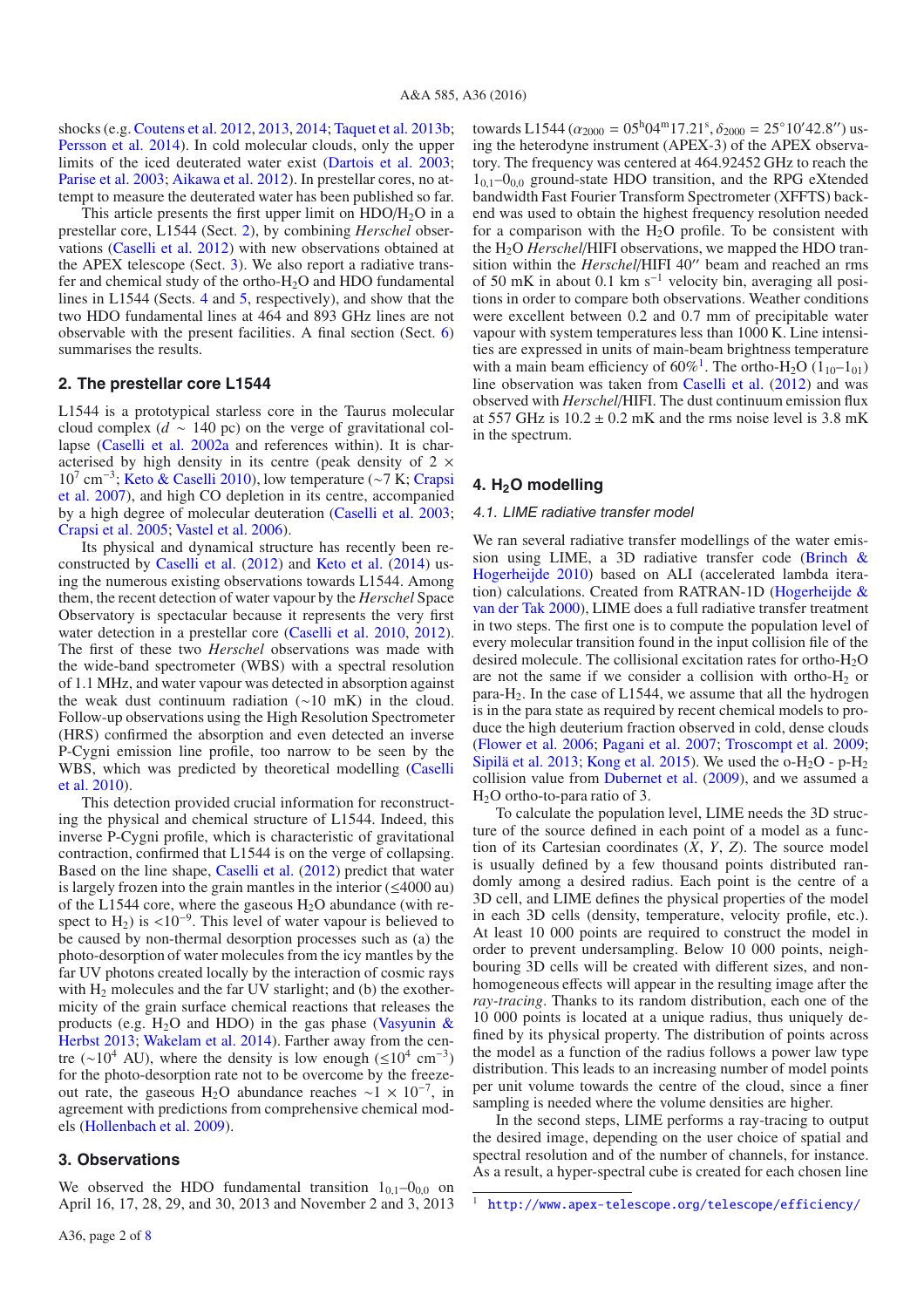

**[Fig. 1.](http://dexter.edpsciences.org/applet.php?DOI=10.1051/0004-6361/201527008&pdf_id=1)** Gas and dust temperature, density, velocity, and water abundance profiles from Keto et al. (2014). The abundance profile is plotted on a logarthmic scale on the right axis of the figure.

transition. To finish, this cube can be convolved with the beam of the telescope to obtain the spectrum.

The large Einstein coefficient  $(3.45 \times 10^{-3} \text{ s}^{-1})$  of the  $H_2O$  1<sub>10</sub>–1<sub>01</sub> transition results in optical depths across the core up to a thousand, depending on excitation, leading to a very nonlinear relationship between the opacity and the column density. This opacity effect slows down the computation of the population level of the line and can lead to a wrong excitation. Keto et al. (2014) used MOLLIE (Keto 1990; Keto & Rybicki 2010) to fit their *Herschel*/HIFI data. For the particular problem of water in L1544, MOLLIE has been modified to treat the radiative transfer with an escape probability method. This method optimises the calculation for the optically thick, but highly subthermally excited  $H<sub>2</sub>O$  line towards L1544. Therefore, LIME and MOLLIE are two distinct ways to treat the water modelling problem, and it is necessary to model both  $H<sub>2</sub>O$  and HDO with LIME in order to make a consistent comparison. More information about the differences between MOLLIE and a full radiative transfer code such as LIME will be discussed in a dedicated paper.

#### 4.2. Grid results

We used the physical structure as derived by Keto et al. (2014) to solve the molecular excitation of the  $H_2O$  transition. Figure 1 shows the structure for a slowly contracting cloud in quasi equilibrium. To reproduce the observed line broadening, we considered a Doppler parameter  $\beta$  ranging between 100 and 300 m s<sup>-1</sup>. We found that a value of  $200 \text{ m s}^{-1}$  gives the best line width fit compared to the observations. This result is consistent with the low gas temperature of L1544.

Because of the absorption feature in the  $H<sub>2</sub>O$  observation, it is important to take the continuum value derived from the observations into account and compare its value to the modelling. The LIME code can deal with different input dust opacity files as a function of wavelength such as the tabulated files from Ossenkopf & Henning (1994). The observed continuum value at 557 GHz (or 538.2  $\mu$ m) is 10.2  $\pm$  0.2 mK (see Caselli et al. 2012), and the best model value found with LIME is 10.0 mK with  $\kappa_{557}$  = 8.41 cm<sup>2</sup> g<sup>-1</sup>. Keto & Caselli (2010) based their



**[Fig. 2.](http://dexter.edpsciences.org/applet.php?DOI=10.1051/0004-6361/201527008&pdf_id=2)** *Top panel*: comparison between observations and modelling obtained by LIME using the structure and abundance profile from Keto et al. (2014; in red). The best fit model is shown in blue, using the same structure but an ad hoc abundance profile. *Bottom panel*: abundance profile from Keto et al. (2014) in red and best fit ad hoc abundance profile in blue as a function of the radial distance from the core in arcsec (top axis) and AU (bottom axis).

dust opacity value on the results found by Zucconi et al. (2001) where the authors approximate the grain opacities of Ossenkopf & Henning (1994) by piecewise power laws. Keto & Caselli (2010) derived a value of  $\kappa_{557} = 3.83 \text{ cm}^2 \text{ g}^{-1}$  thanks to the following equation describing one of these piecewise power laws (see Appendix B of Zucconi et al. 2001):

$$
\kappa_{\nu} = \frac{Q_{\nu}}{m(\text{H}_2)} \times \left(\frac{\lambda_a}{\lambda_{\text{H}_2\text{O}}}\right)^{\alpha} \times \left(\frac{m_{\text{gas}}}{m_{\text{dust}}}\right),\tag{1}
$$

with  $Q_v = 3.3 \times 10^{-26}$  cm<sup>2</sup> H<sub>2</sub><sup>-1</sup> at  $\lambda_a = 1060 \,\mu$ m,  $m(H_2) = 3.35 \times$  $10^{-24}$  g, and  $\alpha = 2.0$ . They had to increase the dust opacity value by a factor of four ( $\kappa_{557} = 15.3 \text{ cm}^2 \text{ g}^{-1}$ ) to be able to reproduce the low temperatures measured by Crapsi et al. (2007) towards the centre of L1544.

The result from the LIME modelling with the abundance and structure profile from Keto et al. (2014), coupled with their dust opacity value, is shown in Fig. 2. The  $H_2O$  emission is over-estimated by a factor of ∼3.5, and the dust continuum emission is overestimated by a factor of ∼2 compared to observations. The latter effect is due to the higher dust opacity  $(\kappa_{557} = 15.3 \text{ cm}^2 \text{ g}^{-1})$  they used compared to the one we found in our best fit ( $\kappa_{557} = 8.41 \text{ cm}^2 \text{ g}^{-1}$ ). As discussed above, the difference in the intensity of the line can be explained by the different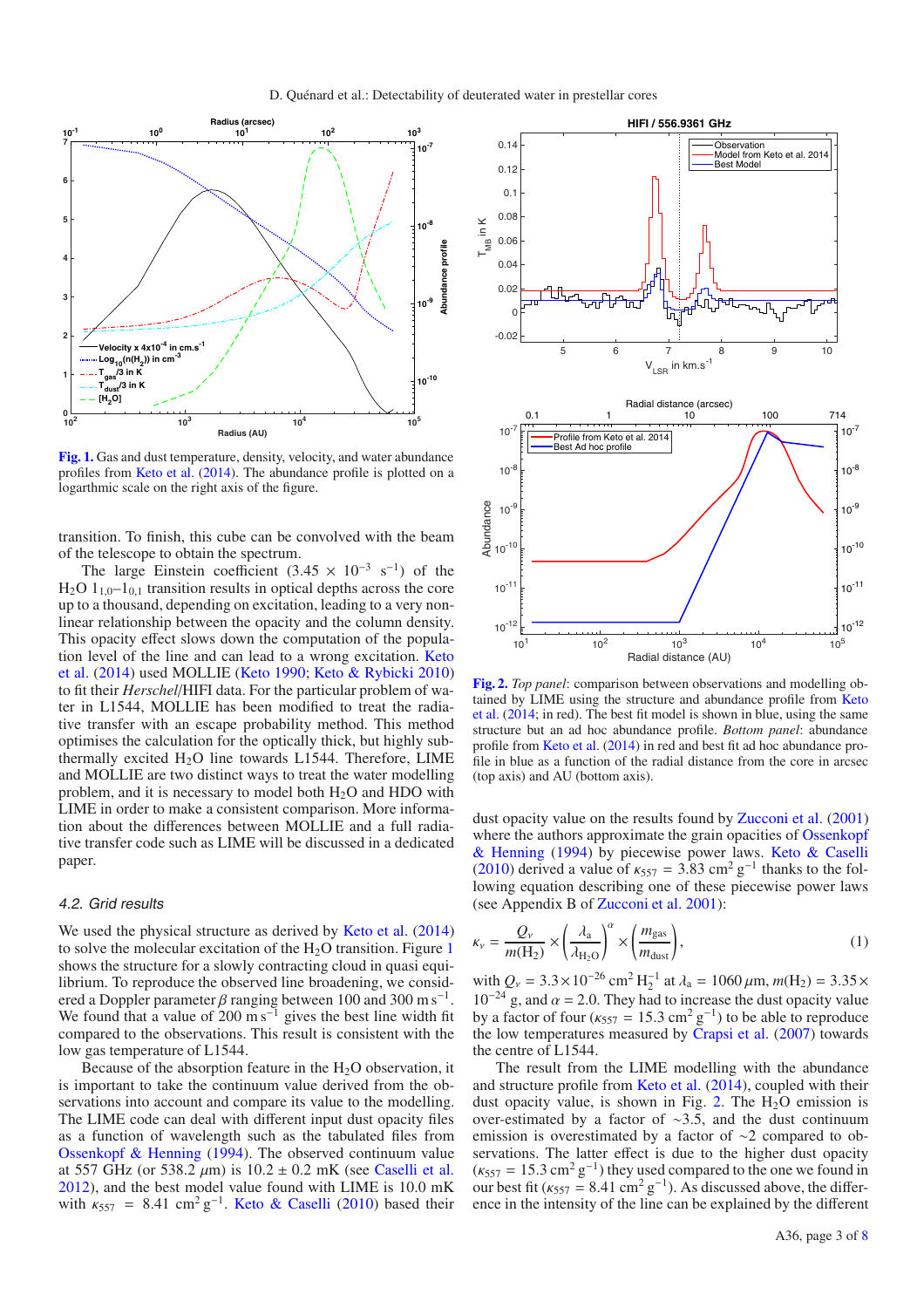radiative transfer treatments in MOLLIE and LIME, including different grids describing the same physical structure, which will be investigated in a forthcoming paper.

Although we note that Keto & Caselli (2010) and Keto et al. (2014) present a self-consistent model, where a simple chemistry is followed during dynamical and thermal evolution, and where the dynamical evolution is constrained by previous observations of  $N_2H^+$  and CO isotopologues, we decided here to explore possibly different water abundance profiles to find a good match to the  $H_2O$  observations using LIME. For this purpose, we modified the water abundance profile found by Keto et al. (2014), while using their physical structure constrained with the many data published for many years towards this source. The inverse P-Cygni profile is a combination of blue-shifted emission and red-shifted absorption, split in velocity by the inward gas motion in front and at the rear of the cloud. In L1544, the emission is shifted with respect to the absorption by less than a line width, leading to an asymmetry in the line profile. Therefore, only a complex modelling can tentatively disentangle between the blue-shifted emission and red-shifted absorption. The emission is produced in the inner region of the cloud, where the density approaches the critical density of the transition. Meanwhile the absorption layer is located in the outer part of the cloud, where the water abundance peaks.

Several ad hoc profiles have been tested through grid calculations to find the best fit shown in Fig. 2, varying the following different parameters located in four distinct regions of the core:

- 1. The first region is the inner abundance and we found a best fit value of  $[H_2O] = 1.3 \times 10^{-12}$  at the centre of the core until a radius of 1000 AU. Keto et al. (2014) found a value of this inner abundance close to  $[H_2O] = 5 \times 10^{-11}$ . If we increase the inner abundance to this value, we also change the slope of the abundance profile, probing a region where the velocity field is higher. This effect leads to a wider and slightly blueshifted emission compared to our best fit. Nonetheless, due to the large HIFI beam at 557 GHz, the constraints on the inner abundance are relatively poor. Thus, the contribution of cosmic-ray-induced UV photons responsible for this inner abundance is also poorly constrained, and a proper benchmark between LIME and other radiative transfer codes is needed to develop a deeper analysis of this inner abundance. Cosmic-ray-induced UV photons also appear important for reproducing the observations of CO isotopologues toward L1544 (Keto & Caselli 2010).
- 2. The second region defines the peak abundance value of the external layer. We varied the abundance value and the distance from the centres of the core of this region. We found a best fit value of  $[H_2O] = 9.3 \times 10^{-8}$  at a radius of 13 000 AU.
- 3. The third region marks the end of the external layer and, along with the first region, we varied the abundance value and the distance from the centre of the core. We found a best fit value of  $[H_2O] = 5.3 \times 10^{-8}$  at a radius of 20 000 AU.
- 4. We finally varied the abundance value at the end of the profile, located at the same final radius of the physical structure of the core given by Keto et al. (2014). We found a best fit value of  $[H_2O] = 4 \times 10^{-8}$ . This result may imply that L1544 is well embedded in a relatively large filament in Taurus, so that the extinction  $A_V$  is high enough to at least partially shield interstellar UV photons (see Sect. 4.3).

We decided to first determine the first and second regions at the same time thanks to the grid. We then fixed the third one, which appeared to be independent of the other two. We derived the

A36, page 4 of 8

best fit from these previous models with the help of the standard  $\chi^2$  minimization value for a spectrum of *N* points, given by the equation (Coutens et al. 2012):

$$
\chi^2 = \sum_{j=1}^{N} \frac{(I_{\text{obs},j} - I_{\text{model},j})^2}{\text{rms}^2 + (\text{cal} \times I_{\text{obs},j})^2},\tag{2}
$$

where  $I_{obs}$  and  $I_{model}$  are the observed and the modelling intensity, *cali* is the calibration factor of the spectrum, and *N* is the total number of points of the spectrum. In the left-hand panels of Fig. 3 we show a small variation in the peak abundance value at the best fit distance of 13 000 AU from the centre of the core. It is interesting to note that a little variation in the abundance value at this distance can cause a notable difference in the line profile. Meanwhile, if we change the abundance value at the best fit distance of 20 000 AU of the external layer (see right panels of Fig. 3), the emission is the same for the three profiles.

In fact, emission from a molecule like water with high critical densities is only possible in regions with sufficiently high H2 densities. In L1544, this region corresponds to the back part of the core approaching the centre (thus moving towards us) and revealing infall through an inverse P-Cygni profile (emission in the blue-shifted part of the line). We are seeing differences in the height of the blue peak by changing the abundance of water around 13 000 AU owing to more or fewer water molecules being present in the outer envelope to be able to absorb the emission coming from the central regions. This results does not contradict the detection of methanol and complex organic molecules (COMs) at radii of about 10 000 AU from the centre (Vastel et al. 2014; Bizzocchi et al. 2014), because water, methanol, and COMs have to be present in the gas phase at such radii. However, water at the volume densities present in the outer envelope can only absorb, while methanol and other complex molecules can emit more easily (as their critical densities are not as high). If the water abundance value at the edge of the core is lower than  $[H_2O] \simeq 1 \times 10^{-8}$ , the absorption feature will not be deep enough.

### 4.3. Chemical modelling of <sup>H</sup>*2*O and HDO

We modelled the abundance profile of standard and deuterated water in L1544 using the GRAINOBLE astrochemical model, described in Taquet et al. (2012, 2014). Briefly, GRAINOBLE couples the gas phase and grain surface chemistry with the rate equation approach introduced by Hasegawa et al. (1992) during the static contraction of a starless core. The gas-phase chemical network was taken from the KIDA database and has been extended to include the spin states of  $H_2$ ,  $H_2^+$ ,  $H_3^+$ , and the deuterated isotopologues of hydrogenated species with four or fewer atoms among with species involved in the gas phase chemical network of water, ammonia, formaldehyde, and methanol. A more detailed description of the chemical network is presented in Taquet et al. (2014). We also considered the following gasgrain processes:

- 1. Accretion of gas phase species on the surface of spherical grains with a fixed diameter  $a_d$  assumed to be equal to  $0.1 \mu m$ .
- 2. Diffusion of adsorbed species via thermal hopping, exponentially depending on the diffusion-to-binding energy ratio  $E_d/E_b$ . We set  $E_d/E_b = 0.65$ , following our previous studies.
- 3. Reaction between two particles via the Langmuir-Hinshelwood mechanism.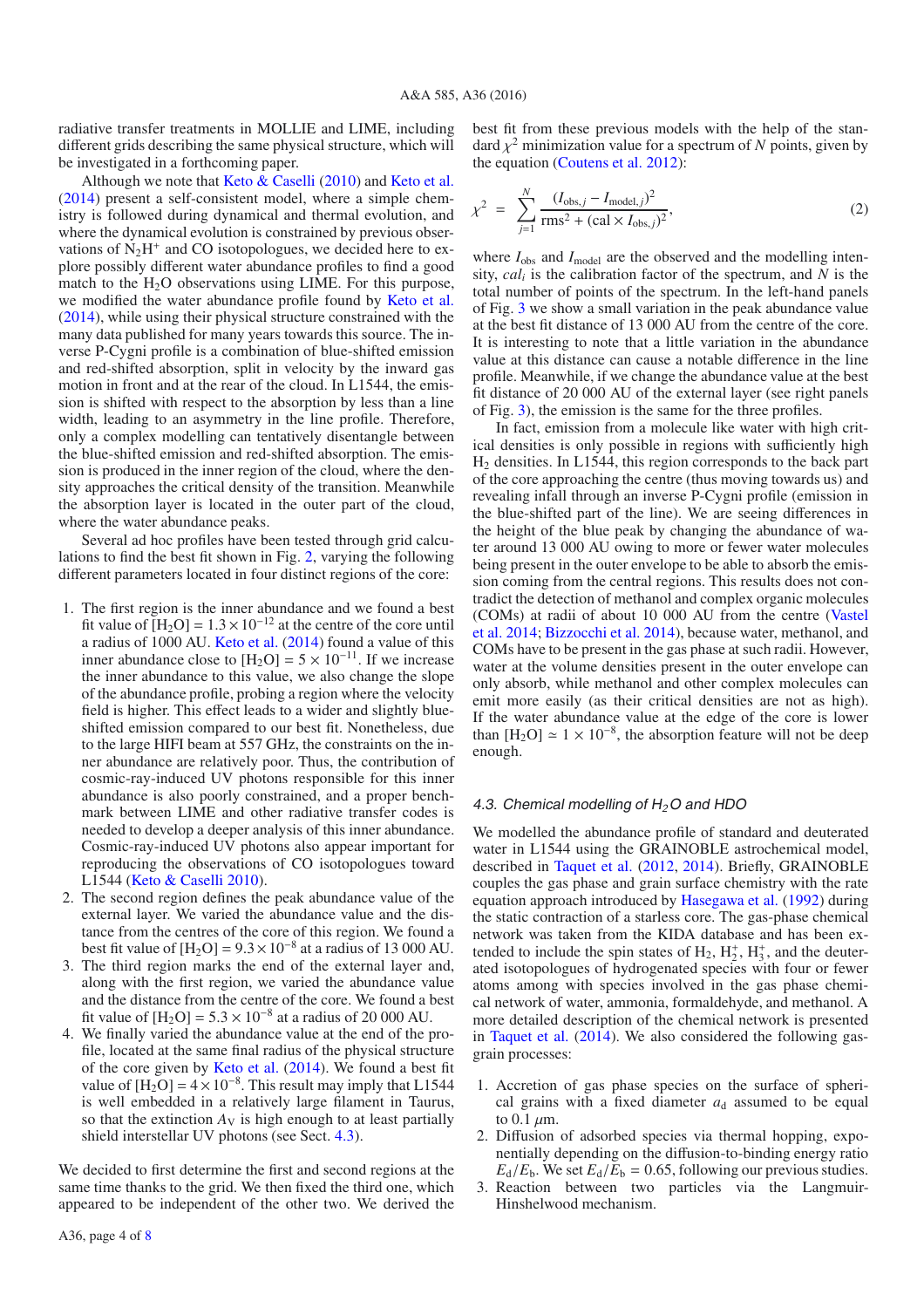

**[Fig. 3.](http://dexter.edpsciences.org/applet.php?DOI=10.1051/0004-6361/201527008&pdf_id=3)** *Top panels*: line profile versus observation for three different modellings. The best fit model is shown in red. In the *left panel*, the abundance value at 13 000 AU varies between 6.7 × 10−<sup>8</sup> and 1.3 × 10−<sup>7</sup> and for the *right panel*, the abundance value at 20 000 AU varies between 5.3 × 10−<sup>8</sup> and 8 × 10<sup>-8</sup>. *Bottom panel*: H<sub>2</sub>O abundance profile used for these respective models as a function of the radial distance from the core in arcsec (top axis) and AU (bottom axis).

4. Desorption of adsorbed species into the gas phase by thermal evaporation, interstellar plus cosmic-ray induced heating of grains, chemical evaporation, and UV photolysis. The thermal evaporation exponentially depends on the binding energy of each species *E*<sup>b</sup> relative to the substrate (see Taquet et al. 2014, for a list of binding energies used in the model). The cosmic-ray-induced heating of grains follows the approach by Hasegawa & Herbst (1993a) and is adapted to the binding energies considered in this work. The approach adopted for the UV photolysis follows the method described in Taquet et al. (2013a).

We used the multi-layer approach developed by Hasegawa & Herbst (1993b) to follow the multi-layer formation of interstellar ices and considered three sets of differential equations: one for gas-phase species, one for surface species, and one for bulk species. The equations governing chemical abundances on the surface and in the bulk are linked by an additional term that is proportional to the rate of growth or loss of the grain mantle. As a consequence, surface species are continuously trapped in the bulk because of the accretion of new particles.

We followed the formation and the deuteration of the main ice species following the surface chemical network developed by Taquet et al. (2013a), which is based on laboratory experiments showing the efficient formation of interstellar ice analogues at low temperatures. Transmission probabilities for key reactions involved in the water chemical network have been estimated through quantum chemistry.

The gas-grain chemistry is followed during the static contraction of a dense core starting from a homogeneous translucent sphere of a initial density  $n_{\text{H,ini}} = 3 \times 10^3 \text{ cm}^{-3}$  and a maximal radius of  $3 \times 10^4$  AU. During the static contraction, the core keeps a Plummer-like density profile:

$$
n_{\rm H} = \frac{n_{\rm H,0}}{(1 + (r/R_{\rm f})^2)^{\eta/2}},\tag{3}
$$

where  $n_{\text{H},0}$  is the central density, and  $R_{\text{f}}$  the characteristic radius inside which the density is uniform. The contraction ends when the density profile reaches the observed profile of L1544, with the following parameters:  $n_{H,0} = 1.8 \times 10^7$  cm<sup>-3</sup>,  $R_f = 450$  AU, and  $\eta = 2.1$ . Since  $R_f$  is given by the product of the sound speed and the free-fall time of the central density,  $R_f$  decreases with  $1/\sqrt{n_{\text{H},0}}$ . Intermediate central densities, and the associated timescale needed to reach them, have been chosen to have a total contraction timescale of about one million years, following observational estimates of molecular cloud cores (e.g. Brünken et al. 2014).

We used the radiative transfer code DUSTY (Ivezic & Elitzur 1997) to compute the temporal evolution of the dust temperature profile of the contracting core by assuming that gas and dust temperatures are coupled. As shown in Fig. 1, the dust and gas temperatures are decoupled and can differ by up to 4 K. We checked at posteriori that variations in gas phase temperatures of 4 K only induce small variations in abundances of gaseous species by 30% at most. The thermal structure of the core is derived from a slab geometry in which the core is irradiated by the interstellar radiation field (ISRF) with a spectrum taken from Evans et al. (2001) and assuming a fixed temperature at the edge of core of 13 K following the observed temperature profile of L1544.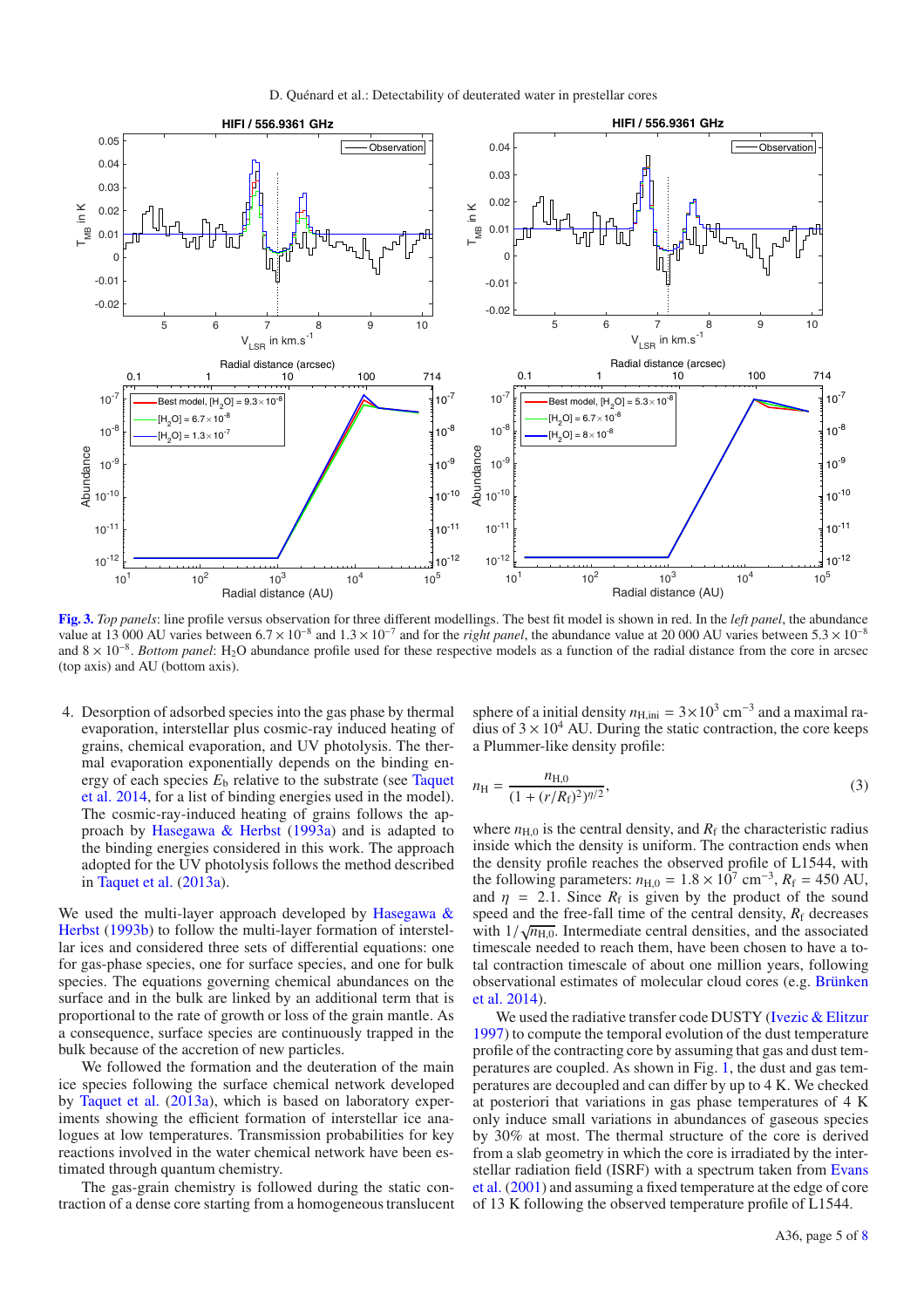

**[Fig. 4.](http://dexter.edpsciences.org/applet.php?DOI=10.1051/0004-6361/201527008&pdf_id=4)** Water abundance profile in L1544 modelled with GRAINOBLE (red curves) compared with the observed profile based on LIME radiative transfer simulations (black). Dashed-dotted line:  $G_0 = 1$ ,  $A_{V,ext} = 2$ ,  $t_c = 7.5 \times 10^5$  yr; dashed line:  $G_0 = 1$ ,  $A_{V,ext} = 1$ ,  $t_c = 7.5 \times 10^5$  yr; dotted line:  $G_0 = 0.1$ ,  $A_{V,ext} = 1$ ,  $t_c = 7.5 \times 10^5$  yr; solid line:  $G_0 = 1$ ,  $A_{\text{V,ext}} = 2$ ,  $t_c = 1.5 \times 10^6$  yr.

As discussed in Taquet et al. (2013a, 2014), the abundance and the deuteration of the main ice components like water are known to depend on various physical and chemical parameters that are either poorly constrained or that show distributions of values. To reproduce the water abundance profile deduced by the LIME radiative transfer study, we varied the values of three poorly constrained physical parameters that are thought to have a strong impact on the abundance of gaseous water:

- 1. The external visual extinction  $A_{V,ext}$  that influences the radius where the water abundance reaches its maximal value. As shown in Fig. 4, decreasing  $A_{V,ext}$  from two to one magnitude enhances the photodissociation of water at the edge of the core, shifting its maximal abundance toward the core centre from  $1.8 \times 10^4$  to  $1.2 \times 10^4$  AU.
- 2. The external ISRF (interstellar radiation field)  $G_0$ . The photo-desorption rate of water increases with the flux of external UV photons, which is proportional to  $G_0$ . The maximal abundance of water starts to increase with  $G_0$  at low  $G_0$ and then decreases when the photo-dissociation of gaseous water overcomes its photo-desorption. Decreasing  $G_0$  from 1 to 0.1 decreases the maximun water abundance from  $2 \times 10^{-7}$ to  $2 \times 10^{-8}$ .
- 3. The contraction timescale  $t_c$ . The core contraction timescale impacts the total number of particles that freeze-out on grains at the centre of the dense core but also the number of particles that are photo-evaporated at lower densities and visual extinctions in the outer shells. The increase in the core contraction timescale between  $7.5 \times 10^5$  and  $1.5 \times 10^6$  yr decreases the water abundance in the dense part of the core, owing to higher depletion, but also slightly increases the water abundance towards the edge because of the higher total number of photo-evaporated water molecules.

The water deuteration profiles obtained for the three sets of parameters used to model the water abundance profile in Fig. 4 are shown in Fig. 5. The water deuteration weakly depends on the physical parameters: the [HDO]/[H<sub>2</sub>O] and [D<sub>2</sub>O]/[H<sub>2</sub>O] abundance ratios tend to increase towards the centre of the core up to ∼25% and ∼8%, respectively. As comprehensively studied



**[Fig. 5.](http://dexter.edpsciences.org/applet.php?DOI=10.1051/0004-6361/201527008&pdf_id=5)** [HDO]/[H<sub>2</sub>O] (blue) and  $[D_2O]/[H_2O]$  (green) deuteration profile in L1544 modelled with GRAINOBLE. Dashed-dotted line:  $G_0 = 1$ ,  $A_{V,ext} = 2$ ,  $t_c = 7.5 \times 10^5$  yr; dashed line:  $G_0 = 1$ ,  $A_{V,ext} = 1$ ,  $t_c = 7.5 \times 10^5$  yr; dotted line:  $G_0 = 0.1$ ,  $A_{V,ext} = 1$ ,  $t_c = 7.5 \times 10^5$  yr; solid line:  $G_0 = 1$ ,  $A_{V,ext} = 2$ ,  $t_c = 1.5 \times 10^6$  yr.

in previous analyses (Roberts et al. 2004; Flower et al. 2006; Taquet et al. 2014; Sipilä et al. 2015), the increase in the deuteration both in the gas phase and on ices toward the core centre is due to the decrease in both the CO gas phase abundance and the  $H<sub>2</sub>$  ortho/para ratio, the two main parameters limiting the deuterium chemistry, with the increase in the total density and the decrease in the temperature. As also discussed in Taquet et al. (2014), the gas phase deuteration of water obtained at the centre of dense cores is higher by more than one order of magnitude than the overall deuteration predicted in interstellar ices. The gas phase D/H abundance ratio of water reflects the gas phase chemistry and surface chemistry in the outermost ice layers, in interaction with the gas phase, that are occurring in dense and cold conditions. The low deuteration of water ice is due to its early formation in the molecular cloud phase when the CO abundance and the  $H_2$  ortho/para ratio were high.

Finally, the parameters of the chemical model that best fit the LIME-deduced water abundance profile are  $G_0 = 1$ ,  $A_{V,ext} = 2$ , and  $t_c = 1.5 \times 10^6$  yr for a fixed diameter of grain  $a_d$  assumed to be equal to 0.1  $\mu$ m (see Fig. 4).

# **5. HDO modelling with LIME**

Coutens et al. (2012) have shown that in the outer part of the envelope of the low-mass protostar IRAS 16293-2422, the [HDO]/[H2O] ratio is about 0.2–2.2% and ∼4.8% in the external layer. This layer can be associated to the parental cloud, a remnant of the initial prestellar core of the protostar. Thus, we can say that an expected realistic  $[HDO]/[H_2O]$  ratio in L1544 may be close to these values. Nonetheless, observed D/H ratios for other gaseous species, as well as astrochemical models of starless cores, suggest much higher values, ranging from 7.5% to 22.5%. We chose to consider six different D/H ratios:

- $-$  0.75% and 2.25%, in agreement with the [HDO]/[H<sub>2</sub>O] ratios found by Coutens et al. (2012) in the external layer of IRAS 16293-2422, a low-mass protostar.
- **–** 7.5% and 22.5%, in agreement with other observed D/H ratios in molecules, such as  $HCO^+$ ,  $N_2H^+$ , and  $H_2CO$  in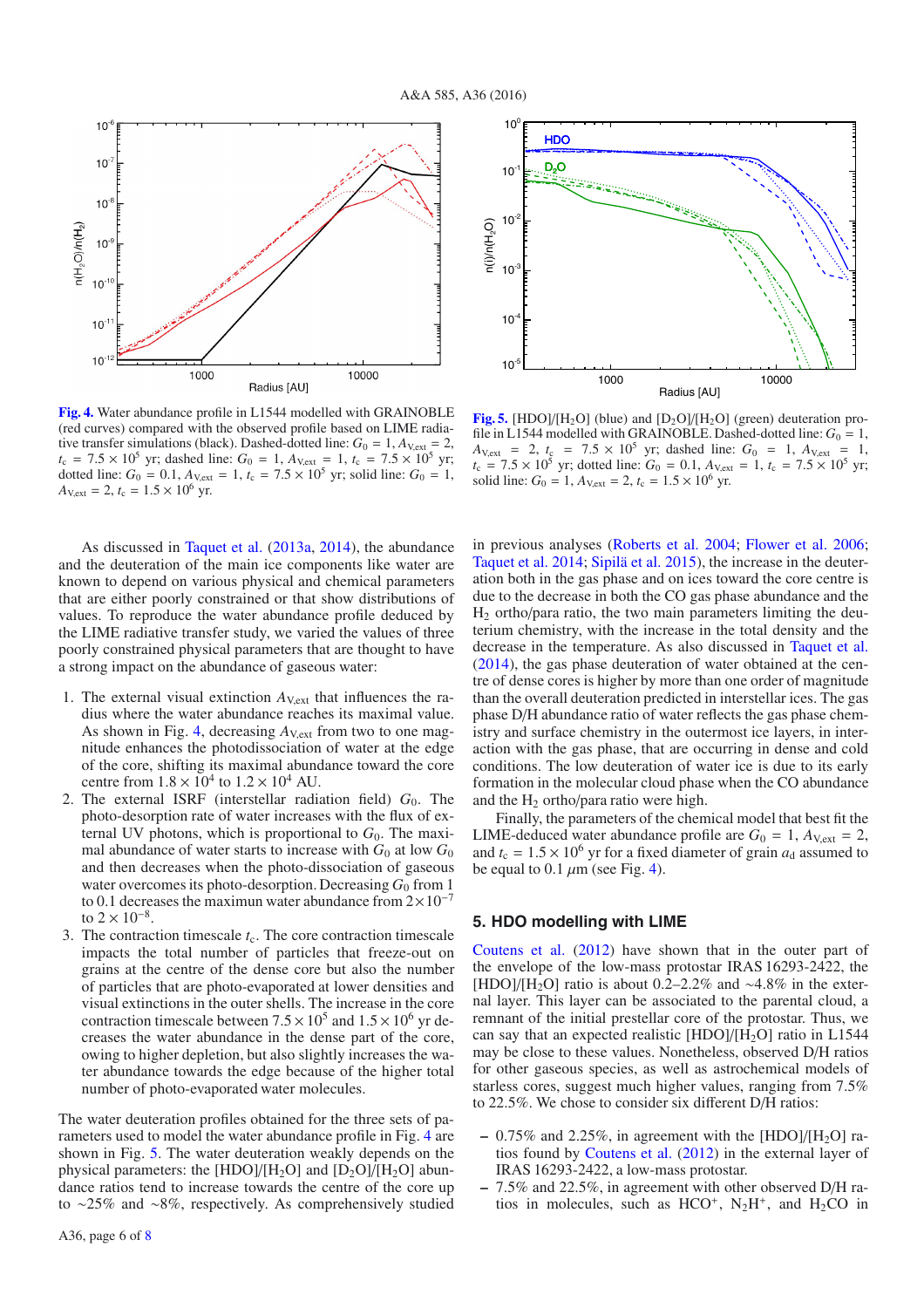

**[Fig. 6.](http://dexter.edpsciences.org/applet.php?DOI=10.1051/0004-6361/201527008&pdf_id=6)** *Top panel*: HDO  $1_{0,1}$ – $0_{0,0}$  line profile of the D/H = 1 model (in blue) versus APEX observation (in black). *Middle panels*: HDO 1<sub>0,1</sub>- $0_{0,0}$  (*left panel*) and  $1_{1,1}-0_{0,0}$  (*right panel*) line profiles for the six different D/H ratios. *Bottom panel*: HDO abundance profiles as a function of the D/H ratio (see text, Sect. 5) used for these models as a function of the radial distance from the core in arcsec (top axis) and AU (bottom axis).

prestellar cores (e.g. Bacmann et al. 2003; Pagani et al. 2007; Kong et al. 2015).

- **–** variable as a function of the radius. We took the D/H ratio found by the dotted astro-chemical modelling plotted in Fig. 5. This chemical modelling corresponds to  $G_0 = 0.1$ ,  $A_{V,ext} = 1$ , and  $t_c = 7.5 \times 10^5$  yr.
- **–** 75% to consider an extreme case where the [HDO]/[H2O] ratio is very high.

Based on our best-fit ad hoc  $H<sub>2</sub>O$  abundance profile, we derived the abundance profile for the six previous different D/H ratios we consider. We modelled the HDO  $1_{0,1}-0_{0,0}$  transition at 464.914 GHz and the  $1_{1,1}$ – $0_{0,0}$  transition at 893.639 GHz. The APEX observation of the 464.914 GHz transition does not show any detection of HDO towards the source (as seen in the upper panel of Fig. 6), and the 893.639 GHz transition has not been observed. The predicted continuum value at 464.914 GHz and 893.639 GHz are 18.9 mK and 10.4 mK, respectively. The predicted continuum value is lower at a higher frequency, which is consistent with a cold prestellar core such as L1544. The two middle panels of Fig. 6 show the spectra of the  $1_{0,1}$ – $0_{0,0}$ and  $1_{1,1}$ – $0_{0,0}$  transition derived from the output brightness map of the six different models, and the lower panel displays the

**Table 1.** Intensity of the emission and absorption feature of the two transitions with respect to their continuum level.

| $D/H$ ratio<br>$(in \%)$           | HDO $(1_{0,1} - 0_{0,0})$<br>464.914 GHz |              | HDO $(1_{1.1} - 0_{0.0})$<br>893.639 GHz |          |
|------------------------------------|------------------------------------------|--------------|------------------------------------------|----------|
|                                    | absorption                               | emission     | absorption                               | emission |
|                                    | $(in$ mK $)^b$                           | $(in$ mK $)$ | (in mK) <sup>b</sup>                     | (in mK)  |
| variable <sup><math>a</math></sup> | 1.9                                      | 2.9          | 5.4                                      | 1.5      |
| 75%                                | 9.9                                      | 42.1         | 9.0                                      | 4.8      |
| 22.5%                              | 8.8                                      | 10.6         | 8.7                                      | 1.5      |
| $7.5\%$                            | 6.9                                      | 1.4          | 7.7                                      | 1.3      |
| 2.25%                              | 2.5                                      | 0.04         | 5.5                                      | 0.04     |
| $0.75\%$                           | 0.8                                      | 0.007        | 2.6                                      | 0.002    |

**Notes.** (*a*) D/H ratio as a function of the radius, derived from the dotted astro-chemical modelling shown in Fig. 5. (*b*) Absorption with respect to the continuum value of 18.9 mK at 464.914 GHz and 10.4 mK at 893.639 GHz.

related HDO abundance profile. The upper panel compares the APEX observations of the 464.914 GHz transition and the  $D/H = 1$  model. This comparison clearly shows the limits of detectability for deuterated water with single-dish telescopes such a APEX, even if we consider a very high and unrealistic ratio. Table 1 shows the intensity of the emission and absorption feature for every model with respect to the continuum level of the line

By looking at the brightness map of any of the previous models, one can note that the absorption feature of the HDO lines only shows up on a 50" scale around the centre of the model. If we consider the most compact Cycle 3 configuration of ALMA (C36-1), it is impossible to entirely map L1544 in a convenient number of pointings owing to the size of the core (∼20 000 AU, which means  $\sim$ 143" at 140 pc), and even if we consider only the absorption feature ( $~50''$ ), it would still require too many pointings since the antenna beamsize of the C36-1 configuration is ∼12.5" and ∼6.5" for the two HDO transitions. The ALMA interferometer is not optimum here to detect a very extended emission, and complementary ACA observations will not be sufficient to cover the missing (*u*, v)-plane observations. Only a single-dish telescope can give a convenient beam size to cover at least the absorption feature of L1544, but right now, such low sensitivities (∼2 mK at 464.914 GHz and ∼5 mK at 893.639 GHz) cannot be reached with ground-based observatories, and no space observatory is foreseen in the future.

### **6. Conclusions**

Based on the recent detection of the  $1_{1,0}-1_{0,1}$  water transition using the *Herschel*/HIFI instrument, we used the APEX observatory to constrain the water fractionation in the L1544 prestellar core. We used LIME to model the  $1_{1,0}-1_{0,1}$  H<sub>2</sub>O and  $1_{0,1}-0_{0,0}$ HDO line profiles towards L1544 with a full radiative transfer treatment in 3D. Keto et al. (2014) derived the density, temperature, and velocity profile of the source. However, using LIME instead of MOLLIE, we found that their abundance profile predicts an emission that is 3.5 times stronger than the observation while using their deduced dust opacity, LIME predicts a continuum emission at 557 GHz about two times stronger than the observed value.

This result points to the need for a detailed comparison between these codes for the specific case of water in prestellar